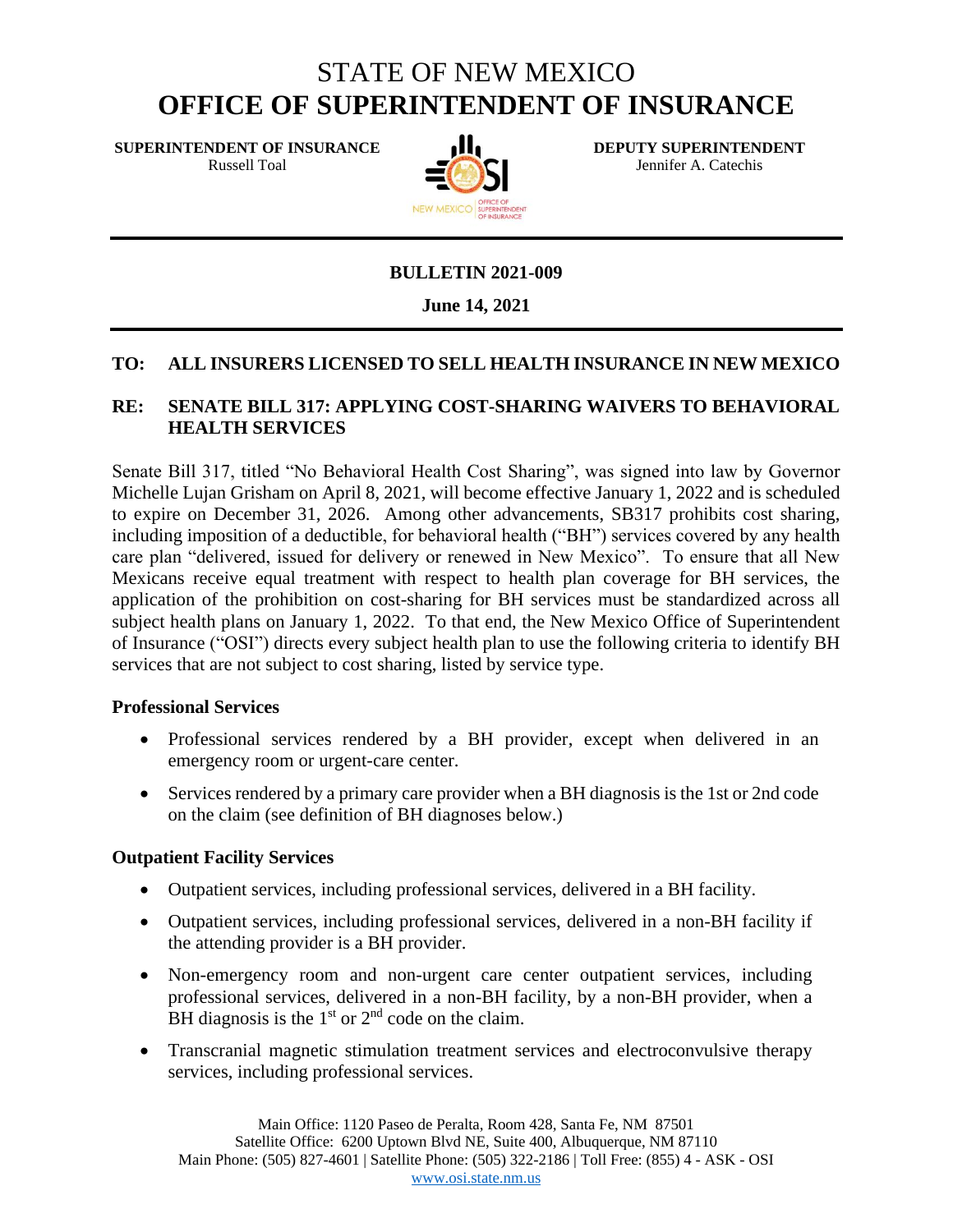#### **Inpatient Facility Services**

- Inpatient services, including professional services, delivered in a BH hospital or in the BH department of a general acute care hospital.
- Inpatient services, including professional services, delivered in a residential treatment center.
- Inpatient services, including professional services, delivered in a general, acute care hospital when the attending provider is a BH provider.
- Detoxification services, including professional services, delivered in a BH hospital, a general acute care hospital, or a residential treatment center.
- Transcranial magnetic stimulation treatment services and electroconvulsive therapy services, including professional services.

#### **Ancillary Services**

- Clinical laboratory services, radiology services and other imaging services when the ordering provider is a BH provider.
- Clinical laboratory services, radiology services and other imaging services when the ordering provider is not a BH provider, or when the ordering provider information is not present on the claim, but a BH diagnosis code is  $1<sup>st</sup>$  or  $2<sup>nd</sup>$  on the claim.

#### **Prescription Drugs**

- A prescription drug covered on the plan's drug formulary or authorized by the plan when the drug is in a USP therapeutic category and class combination as specified on the attached list. While examples of drugs in a class are provided, the lists are not all inclusive and the carrier shall ensure its Pharmacy Benefits Manager is able to identify all drugs included in the listed categories and class combinations.
- Special considerations apply for the off-label use of drugs for the treatment of BH conditions. To that end, the attached list includes some non-BH USP therapeutic categories and classes of drugs that might be used off-label for BH conditions. If the prescriber is a BH provider, the drug is to be considered a BH drug.
	- o A BH provider might prescribe drugs from other therapeutic categories and classes that are not on the attached list. It is up to the carrier to determine whether the drug should be treated as a BH drug for cost-sharing purposes.
	- o Cost-sharing may be applied to these non-BH drugs if the prescriber is not a BH provider. However, at least monthly, a carrier shall analyze utilization of these drugs to identify members who likely filled these prescriptions for treatment of a BH condition. When confirmed with the prescriber, carriers will reimburse these identified members their cost-sharing expenditures for these drugs and take appropriate steps to remove the cost sharing requirement for the member when prescriptions for the specified drug(s) are filled in the future.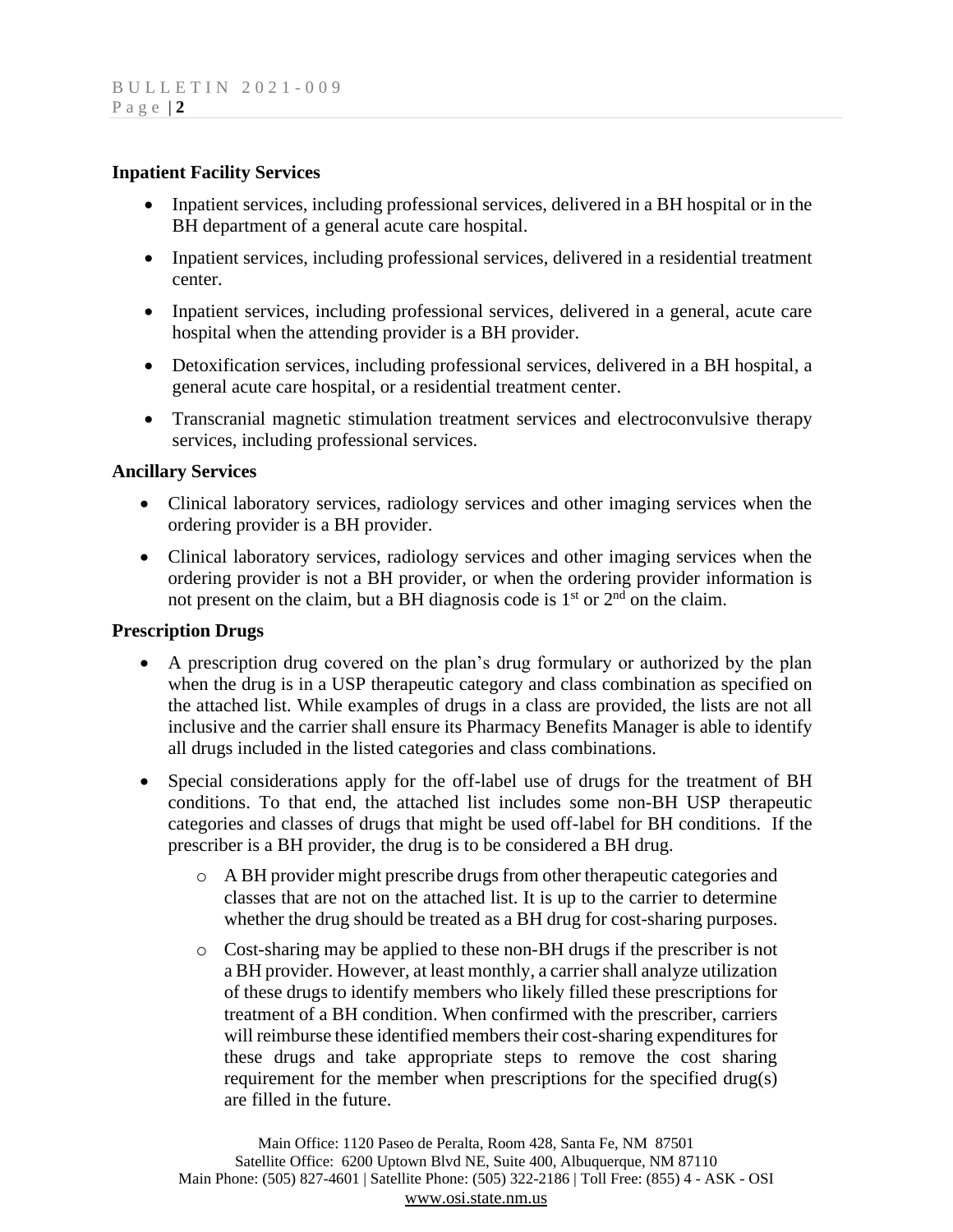These directives apply to cost-sharing policies. Carriers may continue to apply their plans' drug formulary policies, prior authorization and utilization management policies, and other drug coverage policies. For example, if a carrier's formulary covers the generic version of a brand drug, there is nothing in the bill or in this guidance that would require the carrier to pay for the brand name product.

If a member receives BH services subject to this guidance from an out-of-network provider, the plan may impose cost-sharing for those services unless:

- 1. Reimbursement for the service is governed by the Surprise Billing Act; or
- 2. The plan specifically authorized the out-of-network provider to deliver the service(s).

If a plan is required to reimburse a member for cost sharing pursuant to this guidance, the plan may recoup the reimbursement amount from the contracted provider that accepted the cost sharing from the member, if authorized under the terms of the provider agreement.

#### **BH Diagnosis Codes**

The International Classification of Diseases, Tenth Revision, Clinical Modification (ICD-10-CM) contains a set of diagnosis codes that begin with "F" that includes behavioral health conditions subject to SB317. Carriers are directed to use the presence of an ICD-10-CM "F-code" in the 1<sup>st</sup> or 2nd diagnosis as needed to identify a BH service, except for the following code sets:

- F01. $x F09.9x$  Mental disorders due to known physiological conditions
- $F70.x F79.9x$  Mild intellectual disabilities
- F80. $x F83.9x$  Pervasive and specific developmental disorders
- F85. $x F89.9x$  Pervasive and specific developmental disorders
- F91. $x F98.9x$  Behavioral and emotional disorders with onset usually occurring in childhood and adolescence

The OSI will, at times, reevaluate these directives based on carrier and other stakeholder input and on claims data.

As always, OSI thanks carriers for their partnership and cooperation.

**ISSUED** this 14<sup>th</sup> day of June, 2021.

 $\frac{1}{2}$ 

 **RUSSELL TOAL Superintendent of Insurance**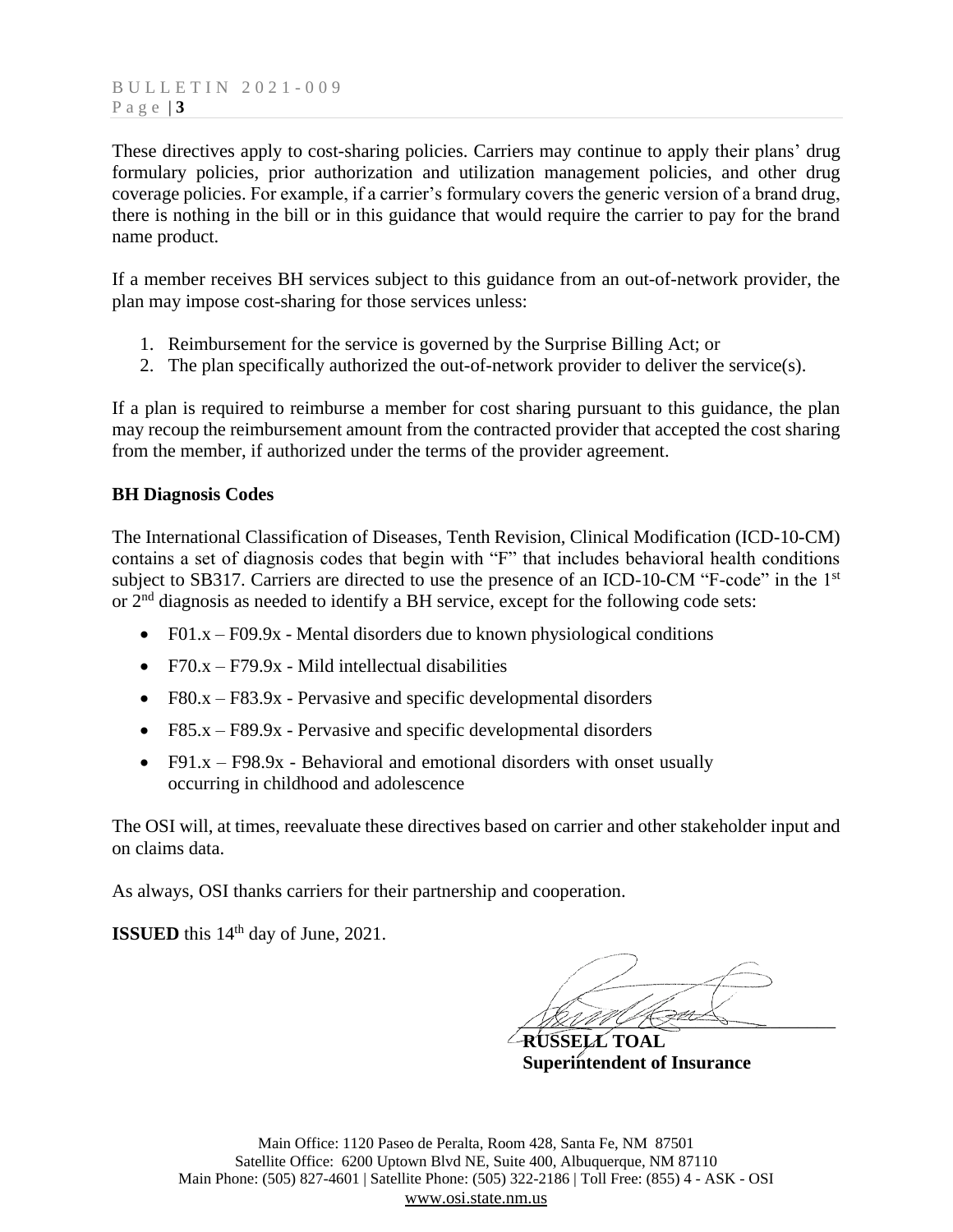

## **Behavioral Health Prescription Medications Not Subject to Cost-Sharing**

| U.S. Pharmacopeia (USP)       | U.S. Pharmacopeia (USP)                                                                    | <b>EXAMPLES OF MEDICATIONS IN THE CLASS</b>                                                 |
|-------------------------------|--------------------------------------------------------------------------------------------|---------------------------------------------------------------------------------------------|
| <b>Therapeutic Category</b>   | <b>Class</b><br>(Carriers must cross-reference to their<br>comparable therapeutic classes) | (Not intended to be all-inclusive)                                                          |
| Anti-addiction/Substance      | Alcohol Deterrents/Anti-craving                                                            | Acamprosate Calcium, Disulfiram, Naltrexone, Naltrexone Hydrochloride                       |
| <b>Abuse Treatment Agents</b> | Opioid Dependence                                                                          | Buprenorphine, Buprenorphine/Naloxone Hydrochloride, Lofexidine, Naltrexone                 |
|                               | <b>Opioid Reversal Agents</b>                                                              | Naloxone Hydrochloride                                                                      |
|                               | <b>Smoking Cessation Agents</b>                                                            | Bupropion Hydrochloride, Nicotine Polacrilex, Varenicline Tartrate                          |
| <b>Anticonvulsants</b>        | Gamma-aminobutyric Acid (GABA)                                                             | Gabapentin, Pregabalin                                                                      |
|                               | <b>Augmenting Agents</b>                                                                   |                                                                                             |
|                               | Sodium Channel Agents                                                                      | Carbamazepine, Oxcarbazepine                                                                |
|                               | Anticonvulsants, Other                                                                     | Divalproex sodium, Lamotrigine, Topiramate, Valproic Acid                                   |
| Antidepressants               | Monoamine Oxidase Inhibitors                                                               | Isocarboxazid, Phenelzine Sulfate, Selegiline, Tranylcypromine Sulfate                      |
|                               | SSRIs/SNRIs (Selective Serotonin                                                           | Citalopram Hydrobromide, Desvenlafaxine, Duloxetine Hydrochloride, Escitalopram Oxalate,    |
|                               | Reuptake Inhibitors/ Serotonin and                                                         | Fluoxetine Hydrochloride, Fluvoxamine Maleate, Nefazodone Hydrochloride, Paroxetine         |
|                               | Norepinephrine Reuptake Inhibitors)                                                        | Hydrochloride, Sertraline Hydrochloride, Trazodone Hydrochloride, Venlafaxine Hydrochloride |
|                               |                                                                                            |                                                                                             |
|                               | Tricyclics                                                                                 | Amitriptyline Hydrochloride, Amoxapine, Clomipramine Hydrochloride, Desipramine             |
|                               |                                                                                            | Hydrochloride, Doxepin Hydrochloride, Imipramine Hydrochloride, Imipramine Pamoate,         |
|                               |                                                                                            | Nortriptyline Hydrochloride, Protriptyline Hydrochloride                                    |
|                               |                                                                                            | <b>Trimipramine Maleate</b>                                                                 |
|                               | Antidepressants, Other                                                                     | Maprotiline Hydrochloride, Bupropion Hydrobromide, Bupropion Hydrochloride, Mirtazapine,    |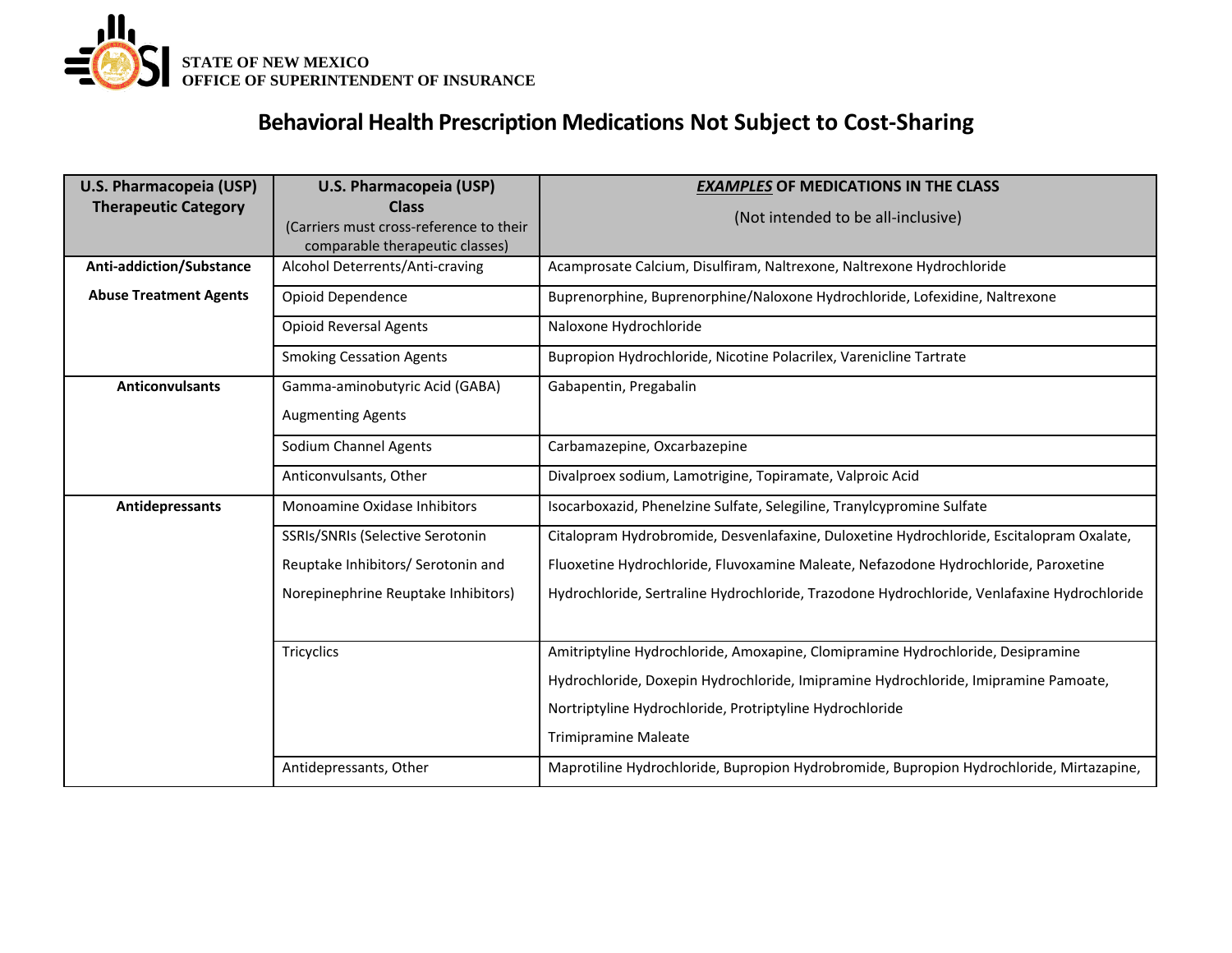

### **Behavioral Health Prescription Medications Not Subject to Cost-Sharing**

| U.S. Pharmacopeia (USP)     | U.S. Pharmacopeia (USP)                                                                    | <b>EXAMPLES OF MEDICATIONS IN THE CLASS</b>                                                |
|-----------------------------|--------------------------------------------------------------------------------------------|--------------------------------------------------------------------------------------------|
| <b>Therapeutic Category</b> | <b>Class</b><br>(Carriers must cross-reference to their<br>comparable therapeutic classes) | (Not intended to be all-inclusive)                                                         |
|                             |                                                                                            | Aripiprazole, Quetiapine Fumarate, Esketamine Hydrochloride, Chlordiazepoxide/             |
|                             |                                                                                            | Amitriptyline Hydrochloride, Olanzapine/ Fluoxetine, Perphenazine/ Amitriptyline           |
|                             |                                                                                            | Hydrochloride                                                                              |
| <b>Antiparkinson Agents</b> | Anticholinergics                                                                           | Benztropine Mesylate, Diphenhydramine Hydrochloride, Trihexyphenidyl Hydrochloride         |
|                             | Dopamine Agonists                                                                          | Pramipexole Dihydrochloride (for augmentation in severe depression)                        |
| <b>Antipsychotics</b>       | 1st Generation/Typical <sup>1</sup>                                                        | Chlorpromazine, Fluphenazine, Haloperidol, Loxapine, Perphenazine, Pimozide,               |
|                             |                                                                                            | Prochlorperazine, Thioridazine, Thiothixene, Trifluoperazine                               |
|                             | 2nd Generation/Atypical <sup>2</sup>                                                       | Aripiprazole, Asenapine, Brexpiprazole, Cariprazine Hydrochloride, Iloperidone, Lurasidone |
|                             |                                                                                            | Hydrochloride, Olanzapine, Pimavanserin Tartrate, Quetiapine Fumarate, Paliperidone,       |
|                             |                                                                                            | Risperidone, Ziprasidone                                                                   |
|                             | Treatment-Resistant                                                                        | Clozapine                                                                                  |
| <b>Anxiolytics</b>          | SSRIs/SNRIs (Selective Serotonin                                                           | Duloxetine Hydrochloride, Escitalopram Oxalate, Paroxetine Hydrochloride, Sertraline       |
|                             | Reuptake Inhibitors/ Serotonin and                                                         | Hydrochloride, Venlafaxine Hydrochloride                                                   |
|                             | Norepinephrine Reuptake Inhibitors)                                                        |                                                                                            |
|                             | Benzodiazepines                                                                            | Alprazolam, Chlordiazepoxide, Clonazepam, Clorazepate Dipotassium, Diazepam, Midazolam,    |
|                             |                                                                                            | Lorazepam, Oxazepam                                                                        |
|                             | Anxiolytics, Other                                                                         | Buspirone Hydrochloride, Doxepin Hydrochloride, Hydroxyzine Hydrochloride, Hydroxyzine     |
|                             |                                                                                            | Pamoate, Meprobamate                                                                       |

- <sup>1</sup> Includes long-acting injectables
- 2 Includes long-acting injectables